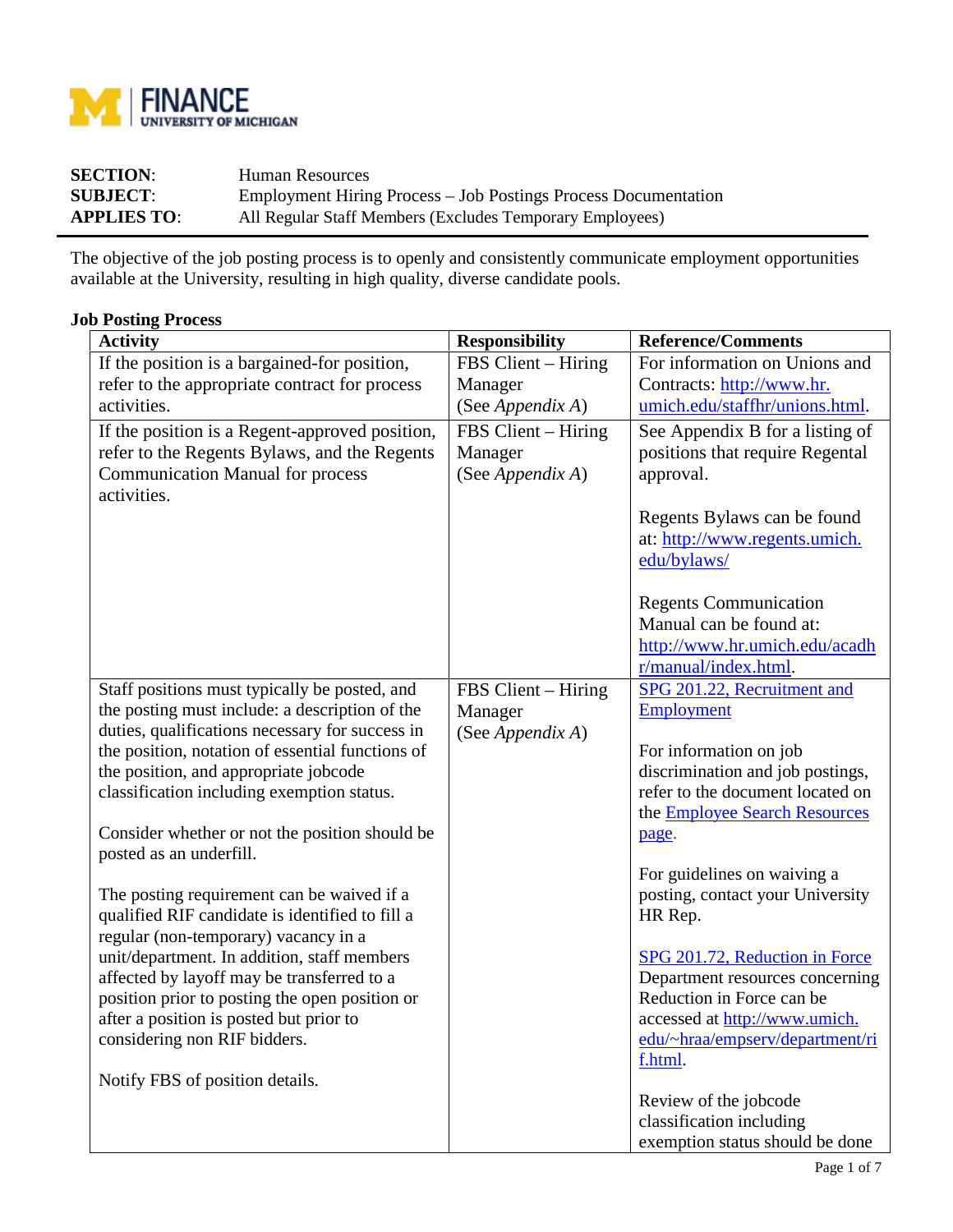

|                                                                                                                                                                                                                                                                                                                                                                                        |                                                    | by someone with higher level                                                                                                                                                                                                                                                                               |
|----------------------------------------------------------------------------------------------------------------------------------------------------------------------------------------------------------------------------------------------------------------------------------------------------------------------------------------------------------------------------------------|----------------------------------------------------|------------------------------------------------------------------------------------------------------------------------------------------------------------------------------------------------------------------------------------------------------------------------------------------------------------|
|                                                                                                                                                                                                                                                                                                                                                                                        |                                                    | authority.                                                                                                                                                                                                                                                                                                 |
| Provide comparative data to aid the<br>department's decision making for<br>compensation and job code classification of<br>proposed position including exemption status,<br>if requested by department.                                                                                                                                                                                 | <b>FBS</b>                                         |                                                                                                                                                                                                                                                                                                            |
| If the exemption status of the vacant position<br>was previously classified as non-exempt and is<br>now being classified as exempt, notify FBS<br>which will contact Compensation and<br>Classification. (URL, right.)                                                                                                                                                                 | FBS Client – Hiring<br>Manager<br>(See Appendix A) | https://hr.umich.edu/working-u-<br>m/my-employment/<br>compensation-classification/<br>compensation-classification-<br>tools-procedures.                                                                                                                                                                   |
| If the funding source is a federal contract, or<br>other contract including an e-verify clause,<br>notify FBS, which will coordinate with the<br>designated unit to determine if E-Verification<br>is required.                                                                                                                                                                        | FBS Client – Hiring<br>Manager<br>(See Appendix A) | If E-Verification is required,<br>contact University HR for<br>assistance. For contact info and<br>additional information on E-<br>Verify, see: https://hr.umich.edu/<br>working-u-m/management-<br>administration/recruiting-<br>employment-services/form-i-9-e-<br>verify.                               |
| If E-Verification is required, contact SSC to<br>schedule the employee for an E-Verify<br>meeting. All employees assigned to federal<br>FAR E-Verify required contracts must be E-<br>Verified within the time frames established by<br>federal regulations: 3 days for new hires, 30<br>days for existing employees.                                                                  | FBS Client – Hiring<br>Manager<br>(See Appendix A) | For more information on I-9 and<br>E-Verify requirements, see:<br>http://hr.umich.edu/working-u-<br>m/management-administration/<br>recruiting-employment-<br>services/form-i-9-e-verify.<br>An E-Verify checklist is<br>available at: hr.umich.edu/sites/<br>default/files/unitchecklist-<br>everify.pdf. |
| Determine appropriate minimum or salary<br>range to be included in the job opening in<br>eRecruit. Proposed compensation and<br>classification could be based on data provided<br>by FBS and/or department's compensation<br>philosophy. It is <i>not</i> required to post a salary<br>range.<br>NOTE: Clients may contact FBS to obtain data<br>from Compensation and Classification. | FBS Client – Hiring<br>Manager<br>(See Appendix A) | For guidance on wage setting:<br>http://www.umich.edu/~hraa/com<br>pclass/schedules/index.html.<br>Review department's<br>Compensation Philosophy policy,<br>if available.                                                                                                                                 |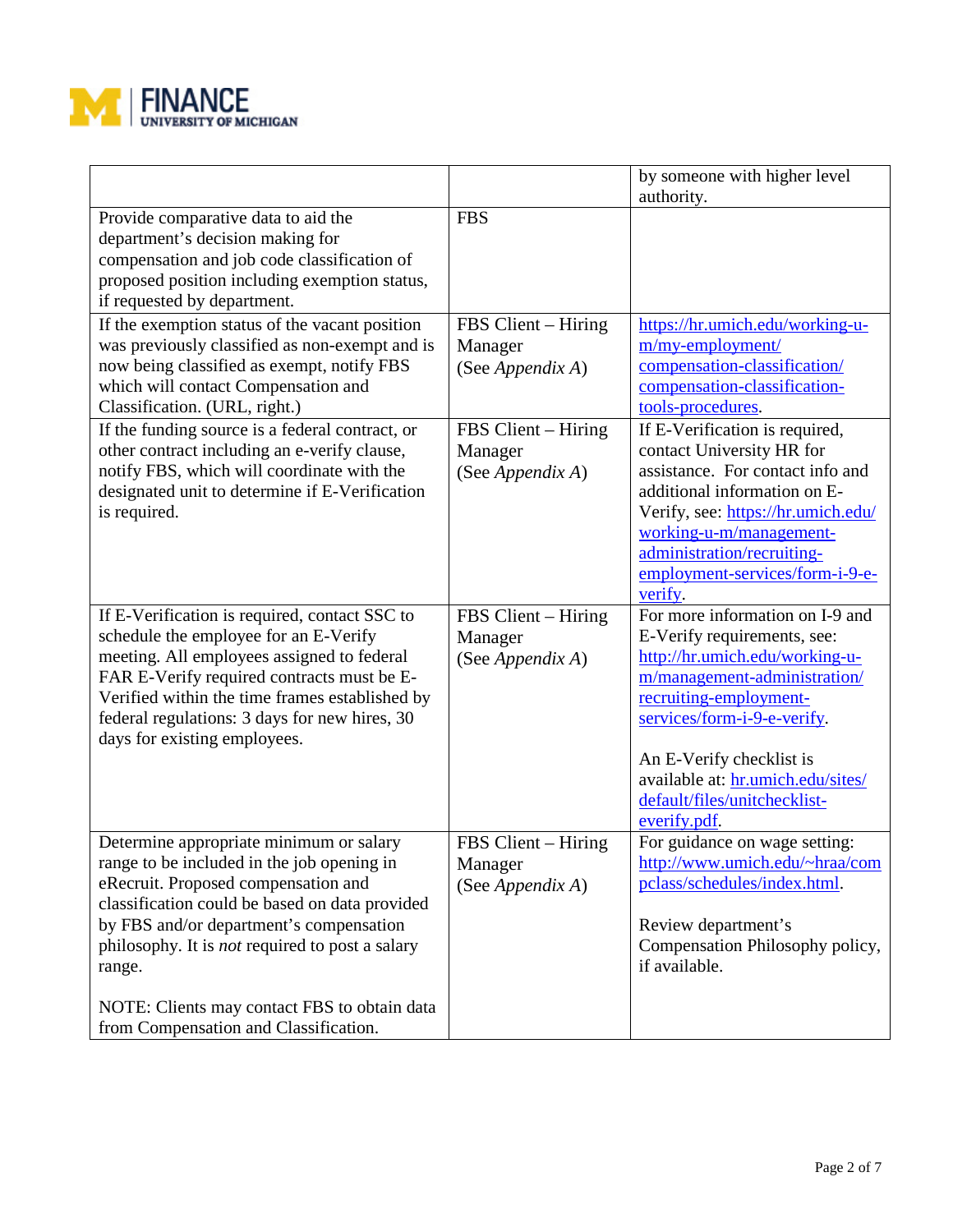

| For regular staff positions, provide all<br>necessary information to be included in the<br>eRecruit job posting using the HR eForms<br>located in the HR Services box on the Shared<br>Services Center's website (ssc.umich.edu).<br>SSC can duplicate previous applicable<br>postings. (In the eForm there is an option to<br>"clone" a previous posting.) | FBS Client - Hiring<br>Manager<br>(See Appendix A) | Purpose is to provide potential<br>candidates clear and specific<br>information regarding the<br>qualifications and expectations<br>for the particular position, and to<br>ensure that the hiring unit also<br>has a clear understanding of the<br>position and what information<br>they need to make a hiring<br>decision. |
|-------------------------------------------------------------------------------------------------------------------------------------------------------------------------------------------------------------------------------------------------------------------------------------------------------------------------------------------------------------|----------------------------------------------------|-----------------------------------------------------------------------------------------------------------------------------------------------------------------------------------------------------------------------------------------------------------------------------------------------------------------------------|
| Job openings are created in eRecruit.<br>Confirm with department if they want the box<br>checked for "underfill."                                                                                                                                                                                                                                           | <b>SSC HR Coordinator</b>                          | For instructions and information<br>on how to use eRecruit, login to<br>MY LINC.<br>In the Catalog Search box, type<br>"eRecruit" and start the item<br>called eRecruit: User Resources.<br>For additional training, search<br>"HRE116."                                                                                    |
| For regular staff positions, the job opening is to<br>be approved before it is posted. An Central<br>Office/SSC HR EPC will be listed as the last<br>approver on the job opening. When he/she<br>approves it, the job opening will be posted on<br>the UM Careers website.                                                                                  | <b>SSC HR Coordinator</b>                          | Approval should be done by<br>someone with higher level<br>authority (by FBS client via the<br>eForm) and a University HR<br><b>Employment Process Coordinator</b><br>(EPC).                                                                                                                                                |
| If a unit wishes to change a position from non-<br>exempt to exempt job classification, notify<br>FBS, which will contact the HR Compensation<br>and Classification team for approval. This must<br>be done prior to posting the job.                                                                                                                       | FBS Client/FBS                                     | See Compensation and<br>Classification: http://hr.umich.<br>edu/compclass/flsa/classrev.html.                                                                                                                                                                                                                               |
| All regular job openings are required to be<br>posted a minimum of 7 calendar days.                                                                                                                                                                                                                                                                         | <b>SSC HR Coordinator</b>                          | SPG 201.22, Recruitment and<br>Employment                                                                                                                                                                                                                                                                                   |

## **Other Related Information**:

Key Contacts:

- Additional employment resources for departments can be found on the Recruiting and Employment Services website at<http://hr.umich.edu/empserv/> and [My LINC](https://maislinc.umich.edu/maislinc/learner/home/index?lang=en-US) [eRecruit: User Resources.](http://maislinc.umich.edu/maislinc/lang-en/management/LMS_ActDetails.asp?UserMode=0&ActivityId=30706&CallerURL=/maislinc/lang-en/taxonomy/TAX_Search.asp?UserMode=0&NodeID=0&SelectedNodeID=0&VSC=ItemName&VSO=A&SourceRef=-1&DispMode=normal&AdvType=0&SearchSt)
- Contact SSC for eRecruit access question.
- For University HR assistance contact FBS.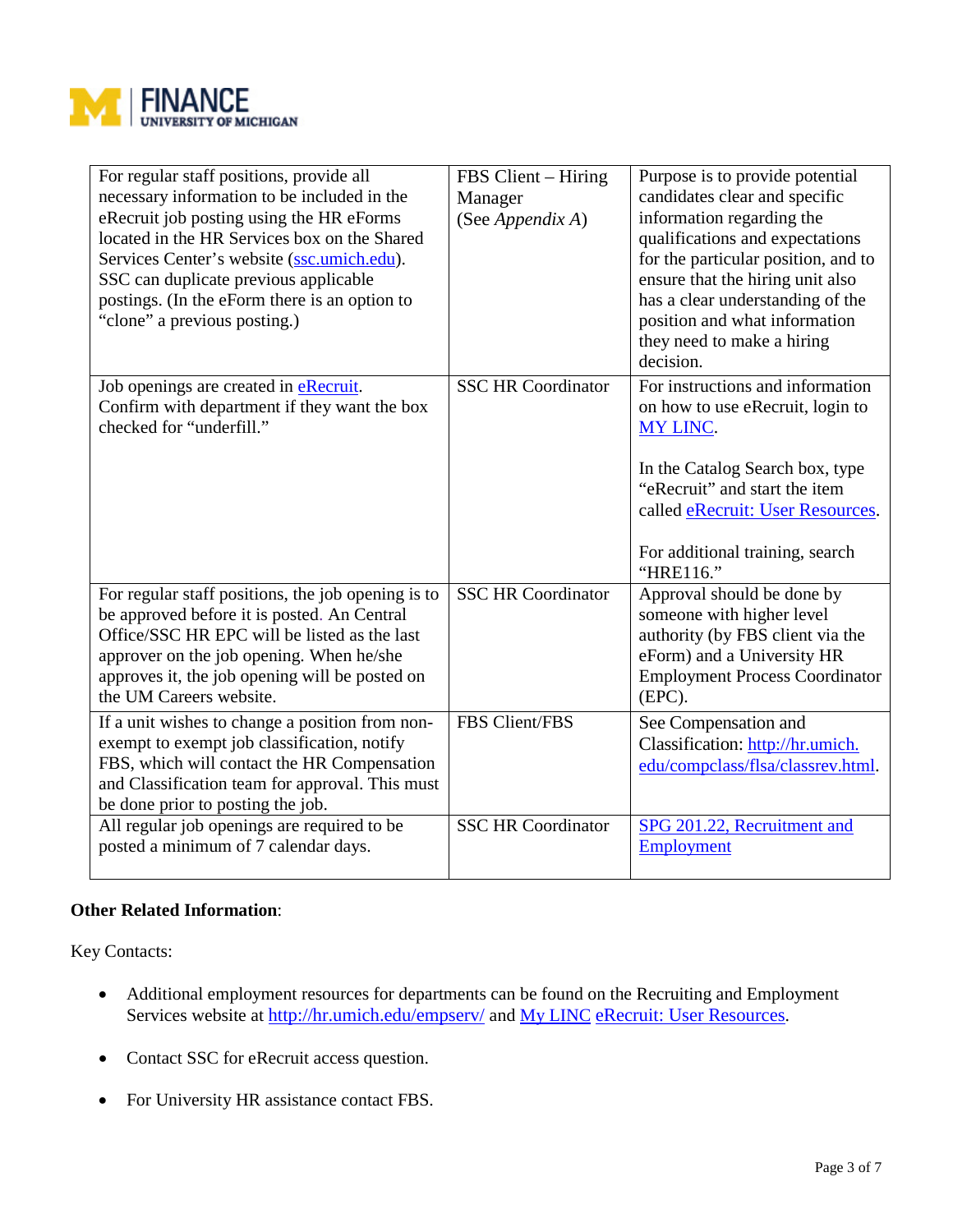

Related Standard Practice Guides:

- In accordance with [SPG 201.18, Employment of Non-U.S. Citizens,](http://spg.umich.edu/pdf/201.18.pdf) the International Center is responsible for the approval of all employment related visa application documents prior to submission to government agencies, and provides assistance to operating units in applying for proper employment related visa status for faculty and staff.
- In accordance with [SPG 201.35, Non-Discrimination,](http://spg.umich.edu/pdf/201.35.pdf) the University, in its employment and human resource policies and practices, will not discriminate against any individual because of race, color, religion, creed, national origin or ancestry, age, marital status, sexual orientations, gender identity, gender expression, disability, special disabled veteran and Vietnam-era veteran status, and height or weight, except as allowed by the need for bona fide occupational qualifications. Reasonable accommodation will also be provided to persons with disabilities, to disabled veterans, and to accommodate religious practices.
- In accordance with SPG 201.46, Personnel Records [Collection, Retention and Release,](http://spg.umich.edu/pdf/201.46.pdf) the collection, availability and disclosure of the contents of personnel files is governed by regulations established by the University and applicable laws. The Faculty and Staff Records Office, the Medical Center Staff Records Office and the custodian of personnel files or records in various departments, schools, colleges or other University offices are subject to these regulations.
- Refer to [SPG 604.01, Department Record Retention For Business and Financial Records,](http://spg.umich.edu/policy/604.01) to determine the proper record retention period relating to the job posting process.
- To ensure the proper fiscally responsible internal controls are in place when paying faculty, staff and independent contractors, please refer to [SPG 518.1, Payroll Controls.](http://spg.umich.edu/pdf/518.01.pdf)

| Date of Issue | <b>Description of Change</b>                                                                               | Page(s)<br><b>Affected</b> | <b>Approved By</b> |
|---------------|------------------------------------------------------------------------------------------------------------|----------------------------|--------------------|
| 7/11/2007     | Original template created                                                                                  | All                        |                    |
| 11/20/2008    | Updated with SPG revisions and corrected links                                                             | All                        |                    |
| 1/26/2010     | Updates made for FY2010 Certification<br>(information on E-Verify)                                         | 1,2                        |                    |
| 6/18/2010     | Updates made for FY2010 Certification<br>(information on eRecruit)                                         | All                        |                    |
| 12/20/2010    | 1 update made for FY2011 Certification dealing<br>with posting position as "underfill"                     |                            |                    |
| 1/3/2012      | Updates made for FY2012 Certification (guidance)<br>on job discrimination and E-Verify)                    | 1,2                        |                    |
| 11/13/2012    | 2 minor update made for FY2013 (noted specific<br>timeframes for e-Verify process; added course<br>number) | 2                          |                    |
| 10/4/16       | Adopted "new" template for entire doc.                                                                     | All                        |                    |
| 12/2016       | Added Clarifying language and updated link                                                                 | 2,3                        |                    |

### **Record of Revisions:**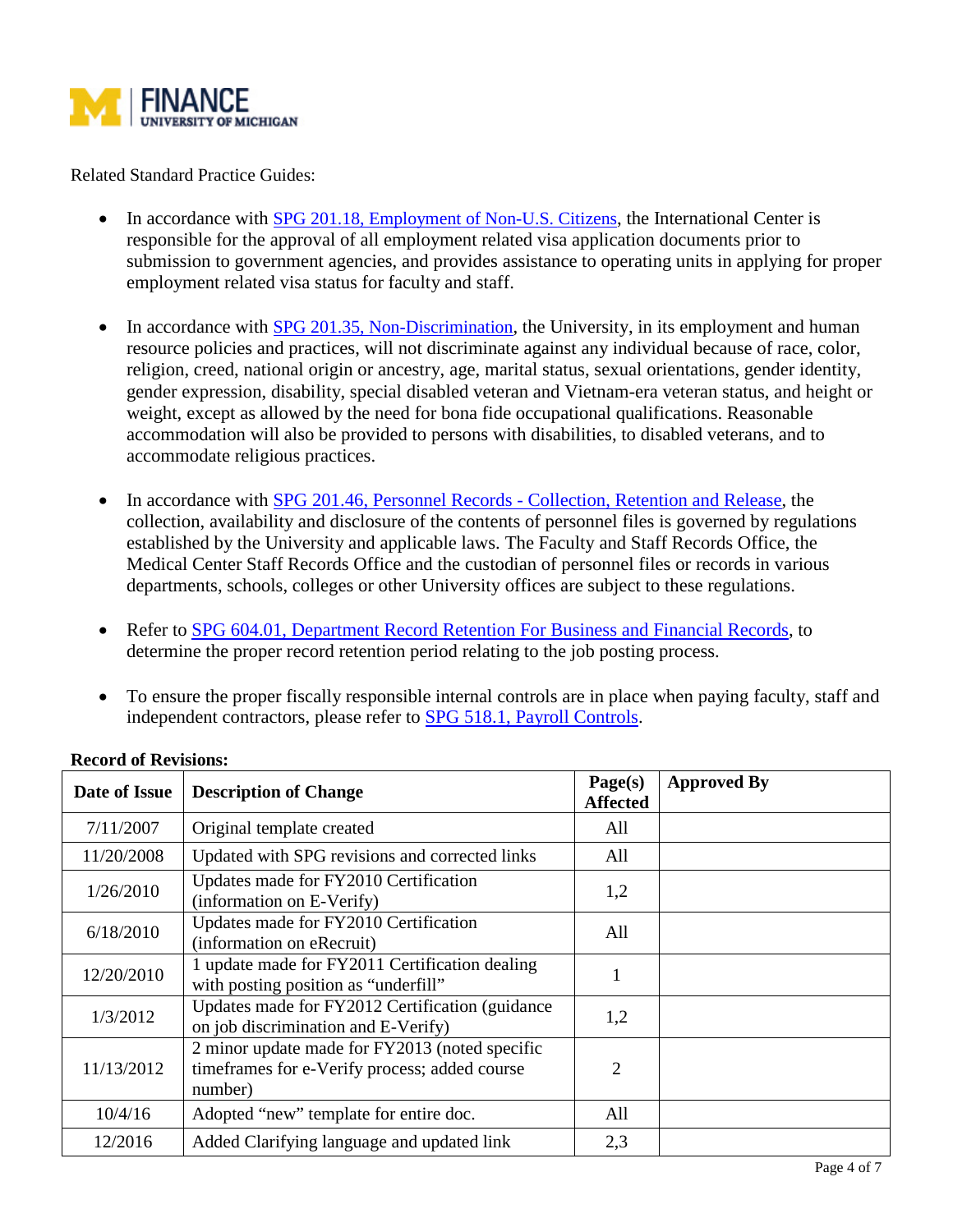

| 09/2017 | Added updated URL for E-Verification, and<br>detailed language on changing from non-exempt to<br>exempt classification. | 2,4  |  |
|---------|-------------------------------------------------------------------------------------------------------------------------|------|--|
| 08/2018 | Indicated changes to federal contracts and payroll<br>before posting, URL for Recruitment and<br>Employment updated.    | 2, 3 |  |

**Document Owner:** Fleming Business Services (FBS) supported departments and FBS **Administrative Owner:** FBS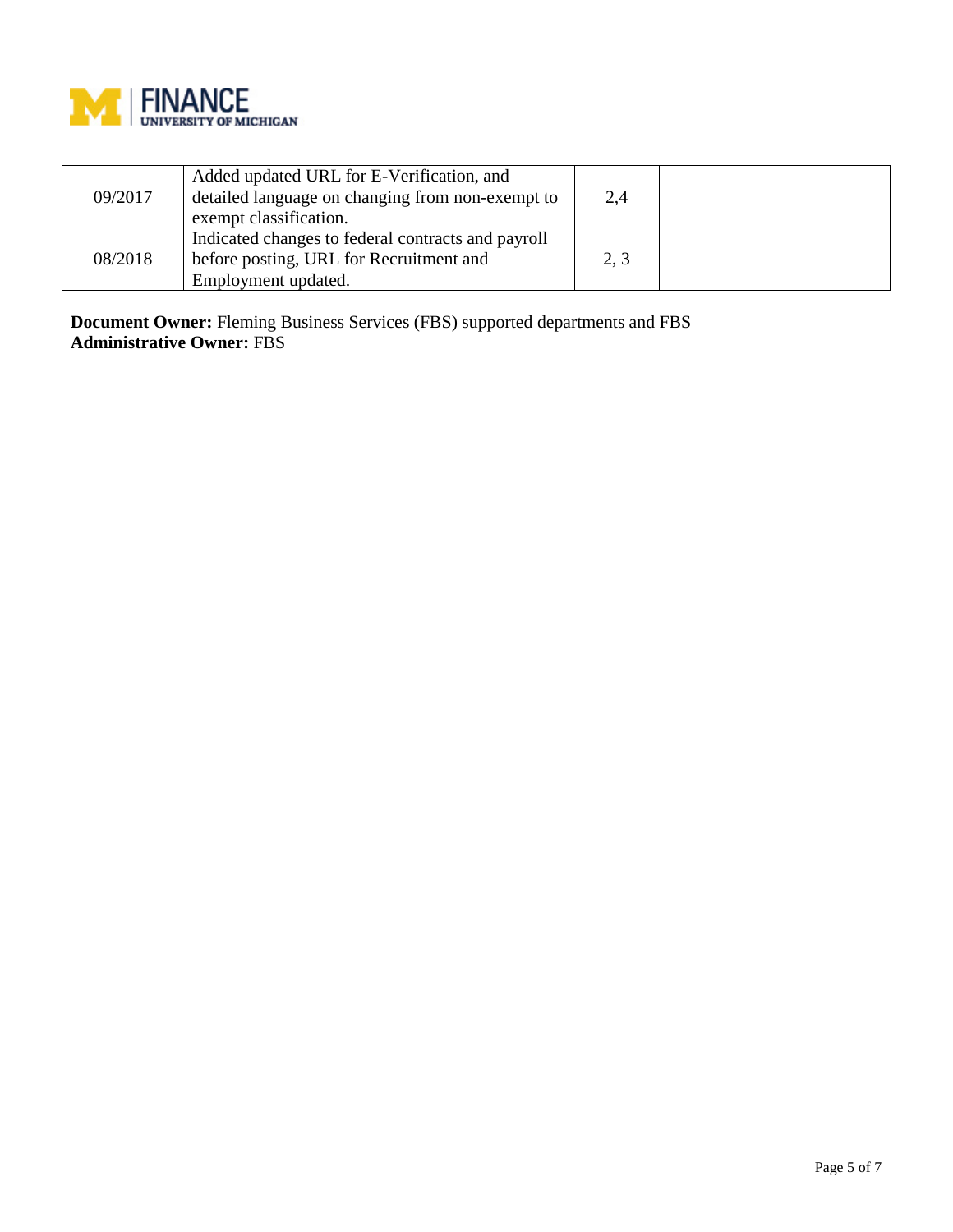

# **Appendix B**

*Updated September 2017*

The following information has been extracted from "Faculty Appointments" located at [www.hr.umich.edu/](http://www.hr.umich.edu/%20acadhr/manual/approval.html)  [acadhr/manual/approval.html.](http://www.hr.umich.edu/%20acadhr/manual/approval.html) While this data includes those titles found in FBS client offices, for complete data and instructions, visit the URL above.

### **Which personnel actions need Regental approval?**

The Regents must approve the following academic personnel (and related) actions:

1. Hiring, appointing, promoting or transferring an individual into a position with one of the following titles. Note that this *is not* an all-inclusive list.

| Associate Provost                                     |
|-------------------------------------------------------|
| <b>Vice Provost</b>                                   |
| <b>Assistant Provost</b>                              |
| Chair                                                 |
| Interim Chair                                         |
| Chancellor                                            |
| Vice Chancellor                                       |
| <b>Associate Vice Chancellor</b>                      |
| <b>General Counsel</b>                                |
| <b>Executive Directors</b>                            |
| <b>Chief of Clinical Affairs</b>                      |
| Secretary of the University                           |
| Secretary to the Faculty                              |
| University Librarian                                  |
| <b>Chief Investment Officer</b>                       |
| Chief Health Officer                                  |
| and                                                   |
| Director (of Regentally approved institutes, centers, |
| libraries and athletics)                              |
|                                                       |

- 2. Promotions to associate professor and professor (outside of the annual promotion process in May) or promotion of academic administrative staff.
- 3. Transfer of tenure and titles.
- 4. Establishing, changing, or appointing an individual to a professorship.
- 5. Creating a new academic administrative position.
- 6. Leaves of absence beyond one year and/or extension of a leave of absence beyond one year.
- 7. When an action is an exception to a by law or policy regarding instructional appointments and the by law or policy requires Regental approval.